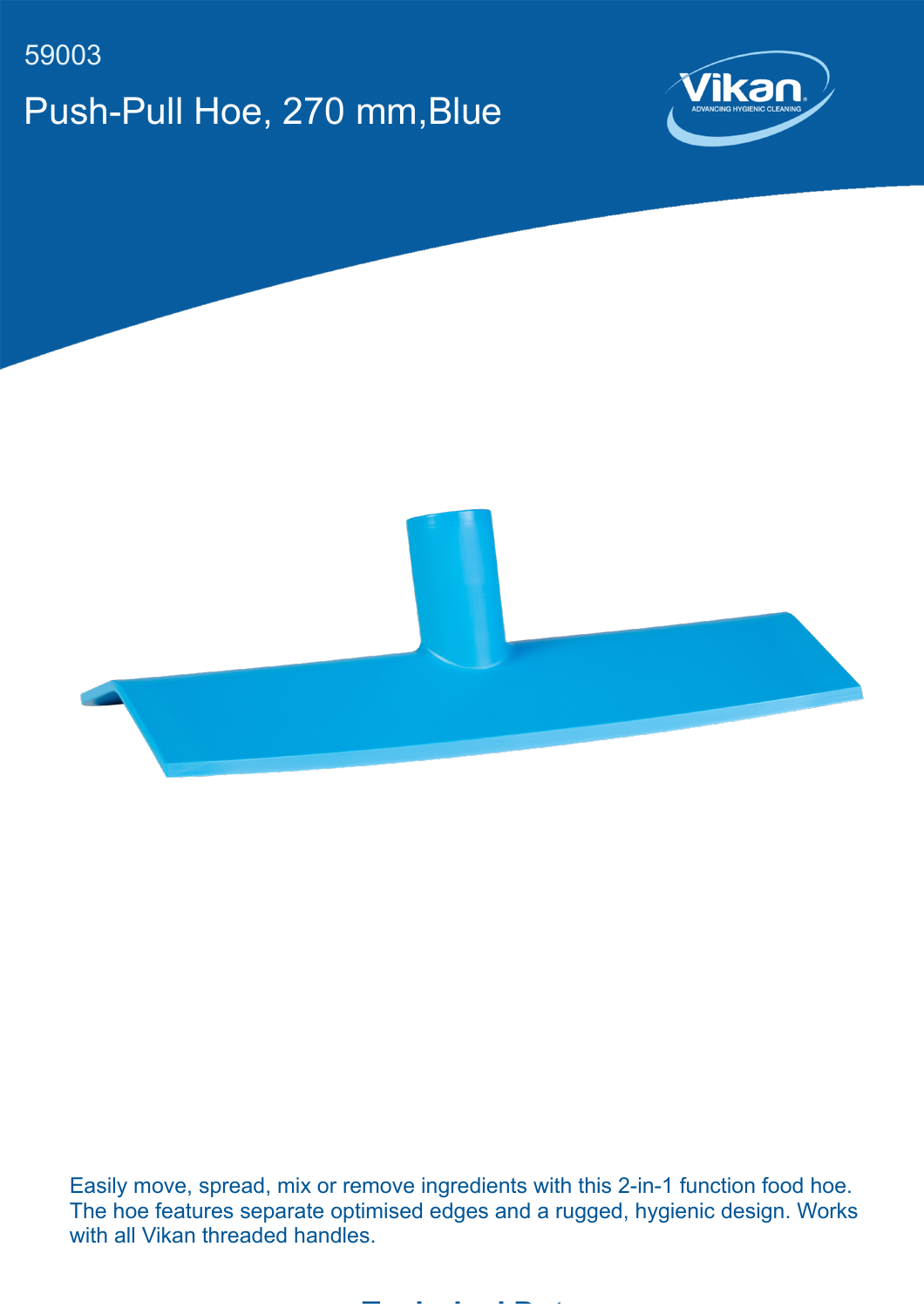## **Technical Data**

| <b>Item Number</b>                                                                        | 59003            |
|-------------------------------------------------------------------------------------------|------------------|
| <b>Material</b>                                                                           | Polyamide        |
| Complies with (EC) 1935/2004 on food contact materials <sup>1</sup>                       | Yes              |
| Produced according to EU Regulation 2023/2006/EC of Good<br><b>Manufacturing Practice</b> | Yes              |
| <b>FDA compliant raw material (CFR 21)</b>                                                | Yes              |
| Complies with UK 2019 No. 704 on food contact materials                                   | Yes              |
| Meets the REACH Regulation (EC) No. 1907/2006                                             | Yes              |
| Use of phthalates and bisphenol A                                                         | <b>No</b>        |
| <b>Is Halal and Kosher compliant</b>                                                      | Yes              |
| <b>Design Registration No.</b>                                                            | EU 006618070-002 |
| <b>Box Quantity</b>                                                                       | 5 Pcs.           |
| Quantity per Pallet (80 x 120 x 200 cm)                                                   | 350 Pcs          |
| <b>Quantity Per Layer (Pallet)</b>                                                        | 50 Pcs.          |
| <b>Box Length</b>                                                                         | 320 mm           |
| <b>Box Width</b>                                                                          | 240 mm           |
| <b>Box Height</b>                                                                         | 165 mm           |
| Length                                                                                    | 270 mm           |
| <b>Width</b>                                                                              | $5 \text{ mm}$   |
| <b>Height</b>                                                                             | 128 mm           |
| <b>Net Weight</b>                                                                         | $0,19$ kg        |
| <b>Weight cardboard</b>                                                                   | $0,03$ kg        |
| <b>Tare total</b>                                                                         | $0,03$ kg        |
| <b>Gross Weight</b>                                                                       | $0,22$ kg        |
| <b>Cubik metre</b>                                                                        | 0,000173 M3      |
| <b>Recommended sterilisation temperature (Autoclave)</b>                                  | 121 °C           |
| <b>Max. cleaning temperature (Dishwasher)</b>                                             | 93 °C            |
| Max usage temperature (food contact)                                                      | 175 °C           |
| Max usage temperature (non food contact)                                                  | 175 °C           |
| Min. usage temperature <sup>3</sup>                                                       | $-20 °C$         |
| <b>Max. drying temperature</b>                                                            | 120 °C           |
| Min. pH-value in usage concentration                                                      | 2 pH             |
| <b>Max. pH-value in Usage Concentration</b>                                               | 10,5 pH          |
| <b>Recycling Symbol "7", Miscellaneous Plastics</b>                                       | Yes              |
| <b>Gtin-13 Number</b>                                                                     | 5705022022812    |
| <b>GTIN-14 Number (Box quantity)</b>                                                      | 15705028022820   |
| <b>Customs Tariff No.</b>                                                                 | 39241000         |